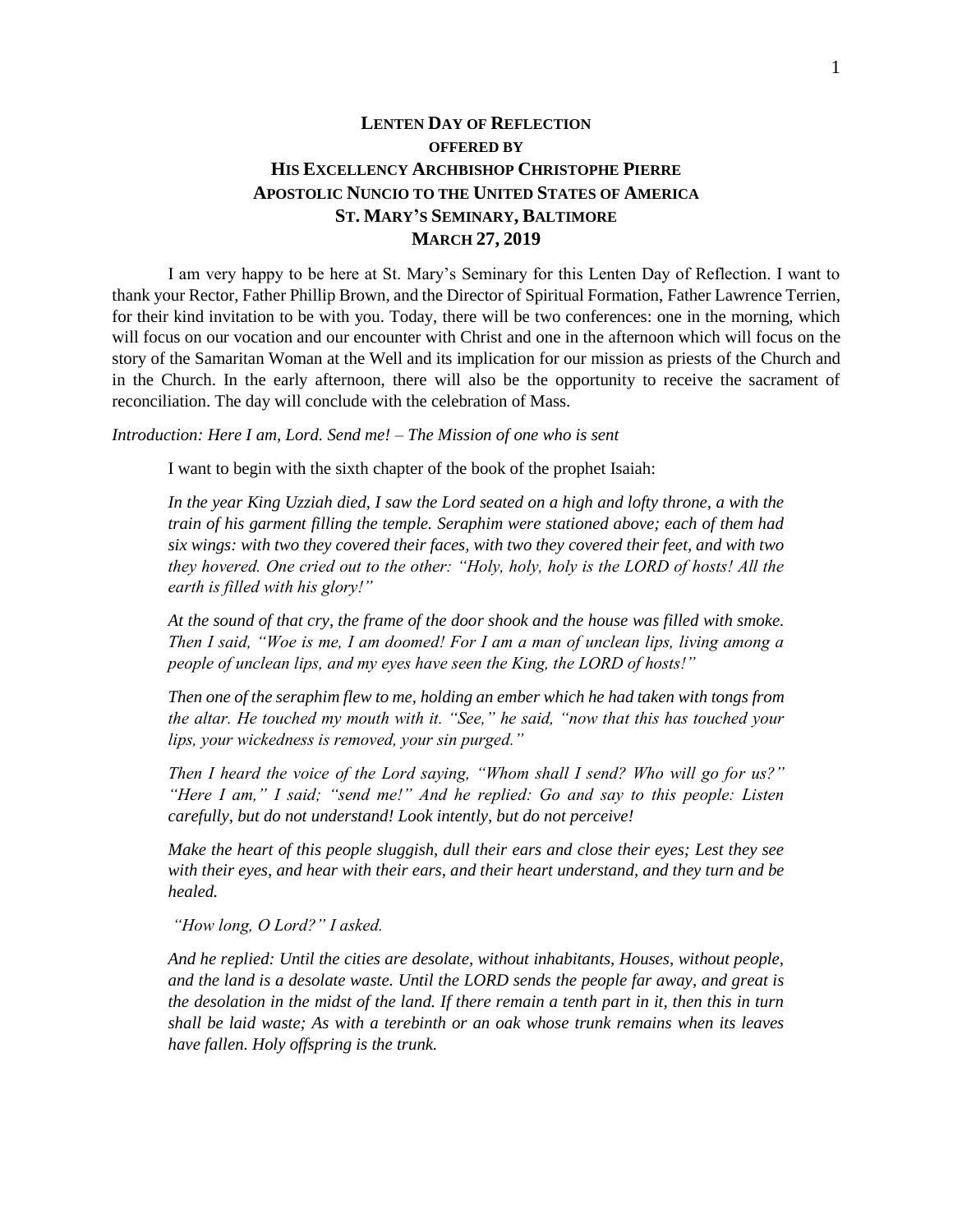I chose this passage, not only because you are seminarians, who, like Isaiah, will be sent to God's people with a prophetic message and often will think of your own unworthiness to be given such a gift and a task, but I also chose this passage because you may be asking a question, which many of the lay faithful are asking, especially in the face of so many crises in the Church: *How long, O Lord*?

Each day we read stories in the newspapers or online about the abuse scandal, about how the Church is declining, how she is already a smaller and less powerful Church. We are regularly reminded about fallenaway Catholics and about the rise of the "nones". On the surface it appears that the Church's enemies are growing stronger, and we wonder: *How long, O Lord?* But, it is precisely at this time, that God has called you to something great.

In this passage from Isaiah, we see a strong connection between vocation and mission. Isaiah has a powerful and mysterious encounter with God. It is at the same time wonderful and terrifying. It is full of light and wonder, but it is terrifying, because the prophet recognizes his own littleness and sinfulness in the presence of the grandeur and majesty of the heavenly court. Conscious of his own misery he says, "My eyes have seen the King, the Lord of hosts."

His encounter with the Lord is more powerful than all of his weakness. God sends one of the seraphim to purify and cleanse the lips of Isaiah, making him fit for mission. The encounter with the Lord is life-changing. We see the outpouring of the mercy of God upon Isaiah, who will become a servant of His Word. Suddenly, a new way of life takes shape in Isaiah, and his heart is set ablaze to love in a new way.

The Lord asks, "*Whom should I send?*" Immediately, Isaiah, who had only just moments before recognized his own unworthiness, promptly says, "*Here I am. Send me!*"

Then God gives him an initial mission: *Go and say to this people: Listen carefully, but do not understand! Look intently, but do not perceive! Make the heart of this people sluggish, dull their ears and close their eyes; Lest they see with their eyes, and hear with their ears, and their heart understand, and they turn and be healed.*

It seems a lot like our mission, as we are sent to people who originated in very Christian and Catholic cultures, but who have rejected their heritage and traditions in favor of the latest trends or in favor of no religion whatsoever. The people of Isaiah's time and of our time are not unlike the many to whom Jesus was sent in the Gospel; there, the mercy of God was before their eyes and His Word was in their ears, but it passed right through them because of the hardness of their hearts. They became progressively more stubborn to his invitations to conversion.

All of this hardness of heart, dullness of hearing, closing of eyes, and incomprehension of hearts led Isaiah to ask: "*How long, O Lord?"* To which, the Lord replied: "*Until the cities are desolate, without inhabitants, Houses, without people, and the land is a desolate waste. Until the LORD sends the people far away, and great is the desolation in the midst of the land. If there remain a tenth part in it, then this in turn shall be laid waste; As with a terebinth or an oak whose trunk remains when its leaves have fallen. Holy seed is its stump."* 

Pope Francis has a dream for Christ's Church – that it would be a missionary Church. He writes:

I dream of a "missionary option", that is, a missionary impulse capable of transforming everything, so that the Church's customs, ways of doing things, times and schedules, language and structures can be suitably channeled for the evangelization of today's world rather than for her self-preservation. (Pope Francis, Apostolic Exhortation *Evangelii Gaudium*, 24 November 2013, 27)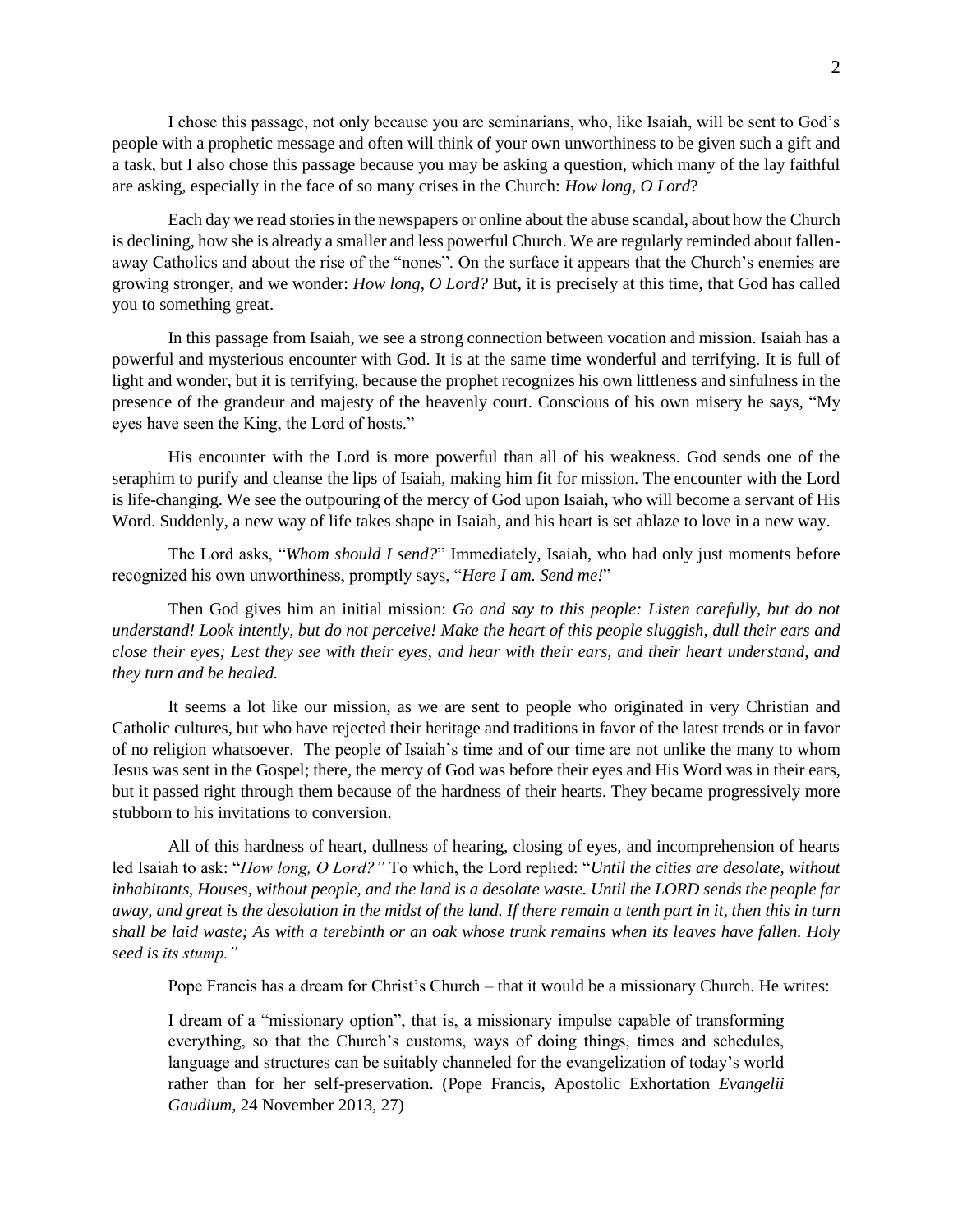I think that this passage from Isaiah brings to light a great rule for every Christian missionary vocation: the missionary does not have to be preoccupied with the number of persons that can be reached or who will respond, but rather with the truth of the experience proposed in its *essentiality* and *depth.* These are the characteristics of the "holy seed" God speaks of to Isaiah.

*Essentiality* means being concerned with that which is necessary—to the life of the person. The "holy seed" appears as a barren stump, without leaves or fruit; the leaves and fruit will come when God wills it, but everything must be absolutely centered on what really matters (cf. Mt 10:9-10) – the proclamation, the kerygma, the person. The rest is in God's hands and will flourish according to His plan and His will. *Depth*  is important too, because the stump or trunk is ready to renew the whole tree, beginning from the roots.

Just as God sent Isaiah as a missionary to begin this renewal and to offer comfort to the people during the time of exile, so too two thousand years ago, He sent His only-begotten Son into the world. Jesus, in turn, gathered to Himself the Twelve, His Apostles, and sent them. Why did the Father send His Son? Why did Jesus send the Twelve? Because God had compassion on His people. He did not wish them to die or to remain permanently desolate; rather, He wanted to renew them with His mercy. In every age, God calls and sends.

At the conclusion of His great Sermon on the Mount, at the end of the ninth chapter of St. Matthew's Gospel, Christ looks out at the vast crowd and has compassion because they were like sheep without shepherds. He not only asks the disciples to "pray that the Lord of the harvest would send more laborers into this harvest", but, in the tenth chapter, he calls the Twelve to Himself and gives them authority to preach, teach, and heal in His Name and to proclaim, "The Kingdom of Heaven is at hand!" He sends them to the lost sheep – to those worn out from a lack of guidance from their leaders; to those who wander through the grass hungering for something to eat but finding nothing that will really satisfy them; to those longing for true drink but who are forced to imbibe that which never quenches their thirst.

In the end, He is the One who is the true Shepherd. He is the Bread of Life, who fills us so that we never hunger. He is the Living Water, so that we will never thirst again. But it is He who calls us together to bear His Presence in the world and to the world. He does not call us only as individuals, but He calls us, rather, to be together in this this mission, to be rooted in our Tradition and to be rooted in the tree that is the Church, a tree that receives its life-giving nourishment from Him. He calls us, and He sends us – even in the face of opposition and division. He sends us with His authority and power, in his Name – to be a sign of Him – an Event who provokes the flock to seek that which will truly satisfy their hunger and quench their thirst.

It is true we can feel overwhelmed with the size of our mission – the task that lies ahead – but we cannot let the immensity of the task lead us into the self-fulfilling prophecy of failing. The greatest mistake a missionary can make – and you are missionaries – is failing to recognize the confidence that Jesus brings into our lives. We cannot live in an exaggerated fear of the world or the future; rather, we must recognize that *perfect love casts out all fear*. God loves us. He has called us. He has a genuine affection for us. He knows the details and intimacies of our lives. He is familiar with our affections and personalities – even when we ourselves lack this awareness. He comes to us in our humanity and calls us to declare ourselves for him and His mission.

## *Encounter and Affection for our Humanity*

We can only do so if we have an authentic encounter with Him. Pope Benedict XVI says, "Being Christian is not the result of an ethical choice or a lofty idea, but the encounter with an event, a person, which gives life a new horizon and a decisive direction." (Benedict XVI, Encyclical Letter *Deus Caritas*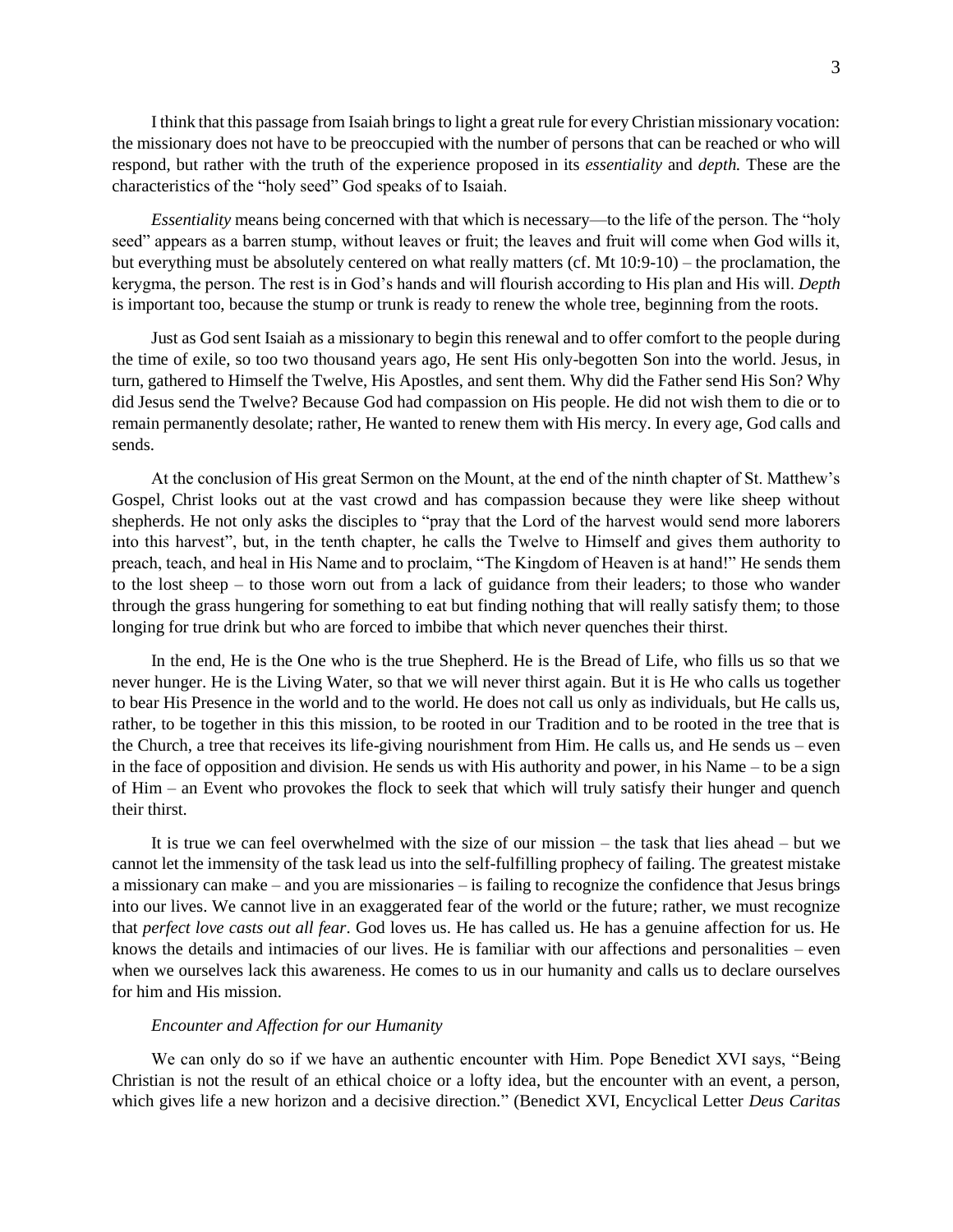#### *Est*, 25 December 2005, 1).

Jesus is that event, that person, but have we had such an encounter with Him? I think many have not had such an encounter, because they do not yet have an awareness of their own humanity. He meets us in our humanity and in our circumstances of life. It is there that He offers His grace, which builds upon our nature and perfects it. If we are serious about transmitting the faith, then we must help others discover their own humanity, which necessarily means being serious about discovering our own.

Today, faith is often reduced. Sometimes it is reduced to the religious sense; that is, it is lived as a possible hypothesis by which we face daily situations and problems, as if Christ's breaking into history isn't certain for us. The "encounter" with Christ is not really life-changing; it's not experienced as something "real". The starting point in the search for solutions to the problem is the unknown, rather than from a Presence of something real.

Just as common is the reduction of faith to ethics, morality or culture. Faith is reduced to defending certain values from a previously Christian culture that has disappeared or is rapidly disappearing. We defend values, but often without reference to Him, His Presence, or His profound love. In this post-Christian culture, it is not only faith that is reduced; even our humanity is reduced to our biological, psychological and sociological impulses.

Occasionally, faith is reduced to sentiment. Instead of recognizing the Presence whom we have encountered, faith is conceived as sentiment or feeling, an almost irrational act of the will. It is not something that can be verified. Young people fall into the trap of thinking that reason isn't involved in the journey of faith.

Sometimes people no longer believe or believe without really believing, that is, they practice in a purely formalistic or ritualistic way or in an overly moralistic way. The faith seems more dead than alive, because they aren't living their own humanity or aren't sufficiently committed to their own humanity and to an awareness of their own humanity. It is precisely this that is the condition for being ready when Christ offers Himself to us through an Encounter.

By "commitment to one's own humanity" or "having an affection for oneself", I don't mean in an egotistical or self-referential way. Rather affection for self means being surprised at not being made by yourself and being in awe and wonder of how one is made and pondering by Whom one is made. There is surprise and wonder at not being made by ourselves. Affection for self leads to the seriousness of gazing at one's own needs and lamenting when they are not met. Affection for self requires having a true sense of poverty of spirit, or to quote the Beatitudes, having a "hunger and thirst for righteousness." Even Zacchaeus, a wealthy man, experienced Jesus' gaze upon him, which made him recognize his needs and his value. His deeply human needs (and his awareness of them) led him to hurry down from the sycamore tree to welcome Jesus.

Whether it is the need for love, personal fulfillment, friendship and companionship – those needs which young people say they have – unless young people are guided to take these needs seriously, they won't come to an authentic faith. In contrast, those who have these needs and acknowledge them have an expectant waiting for something – something that is outside of themselves; they are open to the Infinite. Their awareness of and affection for their own humanity is awakened by a gaze of love upon them  $-$  a gaze cast not only by the Lord but also by those who accompany them on their journey.

It is the witness of a humanity changed by the Lord that has the capacity to offer a coherent testimony to others, which helps them understand that they have value. The gaze provokes a wonder in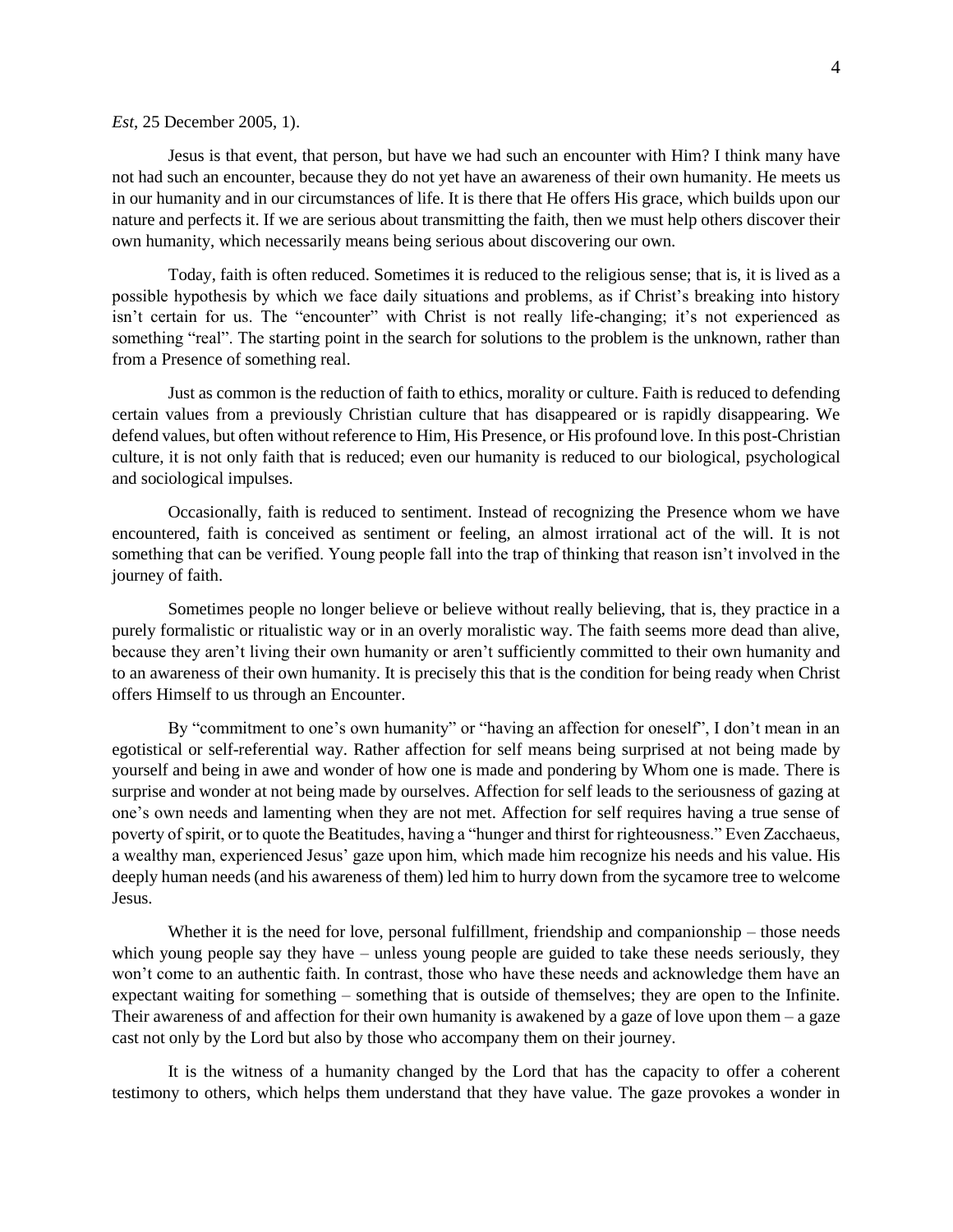them that leads them to ask questions about what will satisfy their aspirations, the desires of their hearts, including the desire for truth, beauty, and goodness. The personal witness and the gaze of love, especially from those who have had their own humanity changed by an encounter with Christ, will allow others to also gaze at themselves with tenderness rather than self-hatred and loathing. It is we, who accompany the flock, who can cast this gaze and awaken them to the possibilities that faith offers – a faith which comes to them in their own humanity.

There is a temptation to provide the faithful with all the answers to life's problems, based on our life or faith experiences or based on the *Catechism*, and yet, the question is an anthropological one. Chesterton wrote: "They say that the wise don't see the answer to the riddle of reason. The problem is not that the wise don't see the answer. It's that the wise don't see the riddle." (G.K. Chesterton, *Orthodoxy* (New York: Barnes and Noble, reprint 2004), 24).

### *Christ is the Answer. What is the Question?*

Christ is the answer, but if we don't perceive the question (of our humanity), how can we understand the answer? This is the challenge – modern people have lost a sense of their own humanity and with it a sense of the Infinite, a sense of Mystery. The priest, by his witness and by his efforts of accompanying his flock, assists them in discovering their own humanity by provoking questions: What is the meaning of existence? Why is there pain and death? Why is life worth living? What is True? Good? Beautiful? What does reality consist of and for what is it made?

The men and women of our day must be guided to engage reality  $-$  to engage life and to ask these questions. It is not for us to pre-determine the questions or their answers. They must engage reality. Unless they ask these sorts of questions, they will never encounter the answer: Christ.

The starting point, therefore, is not an argument about what they should or should not believe but a gaze, like the gaze which Jesus cast upon the Apostles when he first called them and constituted them, that communicates to the person that they are valued and an awareness that each person must follow a path just as we had to.

These days many people, but especially the young, are critical and ask questions, not only the existential questions but also about particular dimensions of the faith. For our part, we accompany them by adhering more faithfully to the Tradition, against which they can, through experience and their encounter with us, test the coherence of the Catholic Faith and verify its truths through reason, faith, and their personal encounter with Christ. Thus, they will learn to accept responsibility, use their freedom, and become protagonists in their future.

As the people entrusted to our care ask these questions, make discoveries, and learn to responsibly use their freedom, they do have an expectation of something from the ministers of the Gospel: coherence. God alone is perfect. We are not, nor do our people expect us to be perfect. Nevertheless, they do expect that there would be a correspondence between the faith we profess with our lips and our lives and actions. If we are not rooted ourselves in the faith, which flows from the personal encounter with Christ, and thereby offer poor witness, then the coherence of the Faith as a whole will appear to fall apart. We will do damage to the mission.

As leaders, we must use our authority wisely to mediate the Presence of the One from whom we have our authority. God and the Church call us to help the holy People of God to discern their true good as we accompany them, listening to and taking them seriously. This process demands time, effort and patience, but the investment is worth it.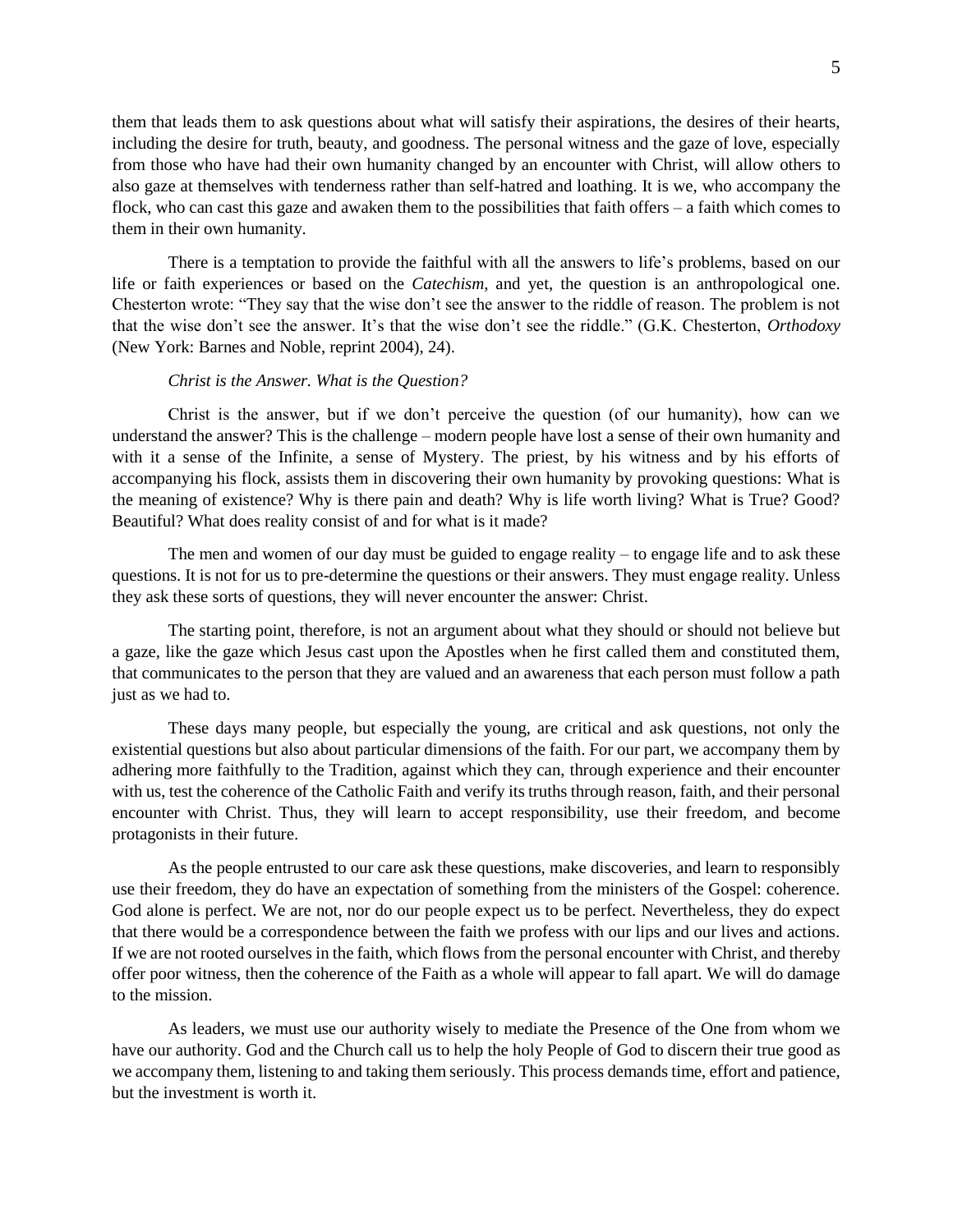In addition to coherent, authoritative witnesses, the proposal of the Catholic Faith needs to be attractive. This is God's method: He chooses a person or persons to attract others. We invite others to follow, promising them that they will experience the positive change in their lives that we have had in knowing Christ intimately. We invite them to actually get on the road and to commit themselves to walking the journey (with us). That is, we offer them signs and reminders of His Presence that provoke the person to continue the journey and to ask still more questions. In the course of the journey, the person will have to verify whether the Faith corresponds to his or her heart's desire. They will have to ask questions and to reflect. This involves, on our part, taking a risk – the risk of freedom.

And yet, this is exactly the method of Jesus. He attracts with His Person. He engages others in their humanity, provoking more questions and inviting them to begin the path of discipleship and to verify whether His promises are true, whether they satisfy the deepest longings of the heart. He invites them to make a decisive choice to belong to Him – to commit to Him.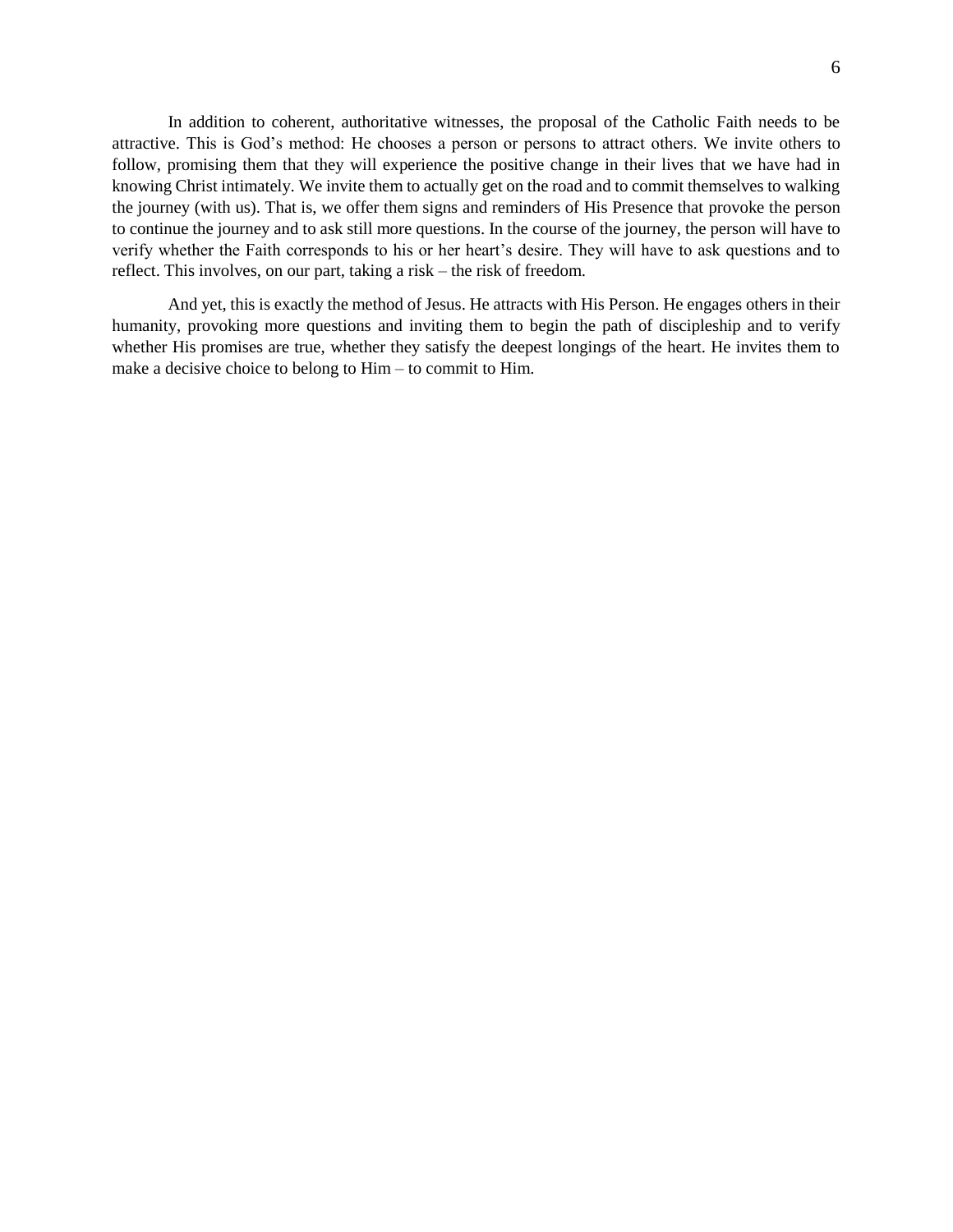### *The Method of the True Missionary: Jesus and the Samaritan Woman at the Well.*

To illustrate this, I would like to reflect with you on the story of the Samaritan Woman at the Well, from the Fourth Chapter of St. John's Gospel. If you were at a parish this weekend, especially one where there were people in the RCIA had to undergo the First Scrutiny, then you heard this Gospel.

The encounter of Jesus with the Samaritan Woman at the Well is beautiful, simple, and profoundly human, and it helps me to understand my own vocation. I chose the words from it as my episcopal motto: *If you knew the gift of God.* In this encounter, the Samaritan Woman has a spiritual and existential "block", but Jesus, through his merciful gaze and through dialogue, gradually opens her eyes and heart to recognize what will make her truly happy. The encounter with Jesus removes her shame and satisfies her thirst for joy, transforming her way of life. A horizon to a new way of living is opened. The encounter revealed everything that had been hidden deep within her – her own humanity. Strengthened and converted by her encounter and with a deeper affection for her own humanity, she could become a protagonist in her future, witnessing to others that she had found in Him the Messiah.

With the story of the Samaritan Woman at the Well, I want to describe the idea of conversion as an encounter with and recognition of the Other – that is of Christ, of the Presence of the God of Mercy. The Gospel of John is filled with life-changing "encounters". In the first chapter, John the Baptist points Jesus out as the Lamb of God, and his two disciples followed Jesus, who asks them, "What do you seek?" Already, the Savior is trying to awaken in them an awareness of their hearts' deepest desires.

In turn, the disciples asked Him, "Master, where do you stay?" He answered, "Come and See." They spent the whole day with Him and they remembered their first encounter; it was about four in the afternoon. Immediately, changed by the encounter, Andrew told his brother Simon, "We have found the Messiah." They had encountered the Presence-someone truly exceptional, who made them even leave John the Baptist – by the power of His voice, by His Presence, by the hope He offered.

In the third chapter, Jesus encounters Nicodemus, a scholar of the Law, a good Pharisee and a member of the Sanhedrin. Yet, there was something missing from his life. Jesus' dialogue with Him would lead to his slow conversion. In that dialogue, Jesus revealed: "*For God so loved the world that he gave his only begotten Son that whoever believes in Him shall not perish but shall have eternal life. For God did not send his Son into the world but to save the world through Him*." Nicodemus would only gradually recognize the meaning of these words, but his initial encounter with Jesus was the event for revealing this truth to the whole world. It was the encounter that opened the door to hope. Everything else would follow.

But there are some obvious differences between Jesus' encounter with Nicodemus and his encounter in chapter four with the Samaritan Woman at the Well. Nicodemus came at night; she meets Jesus during the day. Nicodemus was prominent Jew, a member of the Sanhedrin; this woman was a Samaritan and was impoverished. Nicodemus was a moral person, who kept the Law; she was a sinner who had five husbands and was now with a sixth man. All this reveals something about Jesus: He is willing to meet with anyone – whenever and wherever. There is always the possibility of a life-changing encounter.

Jesus is journeying through Samaria. He is going to the "peripheries" as Pope Francis might say. God's mercy is relentless. Jesus has journeyed from Judea in the south to Galilee in the north to Samaria just to meet this woman. When Jesus meets her, He is alone, and she is alone; the encounter is a personal one. They meet at Jacob's well. In the mind of a Jew, the setting of the "well" would make someone think of marriage. Abraham's servant met Rebecca at a well and led her to Isaac. Moses too met Zipporah at a well. Now, a woman encounters a Jewish man at a well at the sixth hour. It was as if Jesus desired an encounter – desired to engage this woman's freedom. How things would go would depend on her freedom.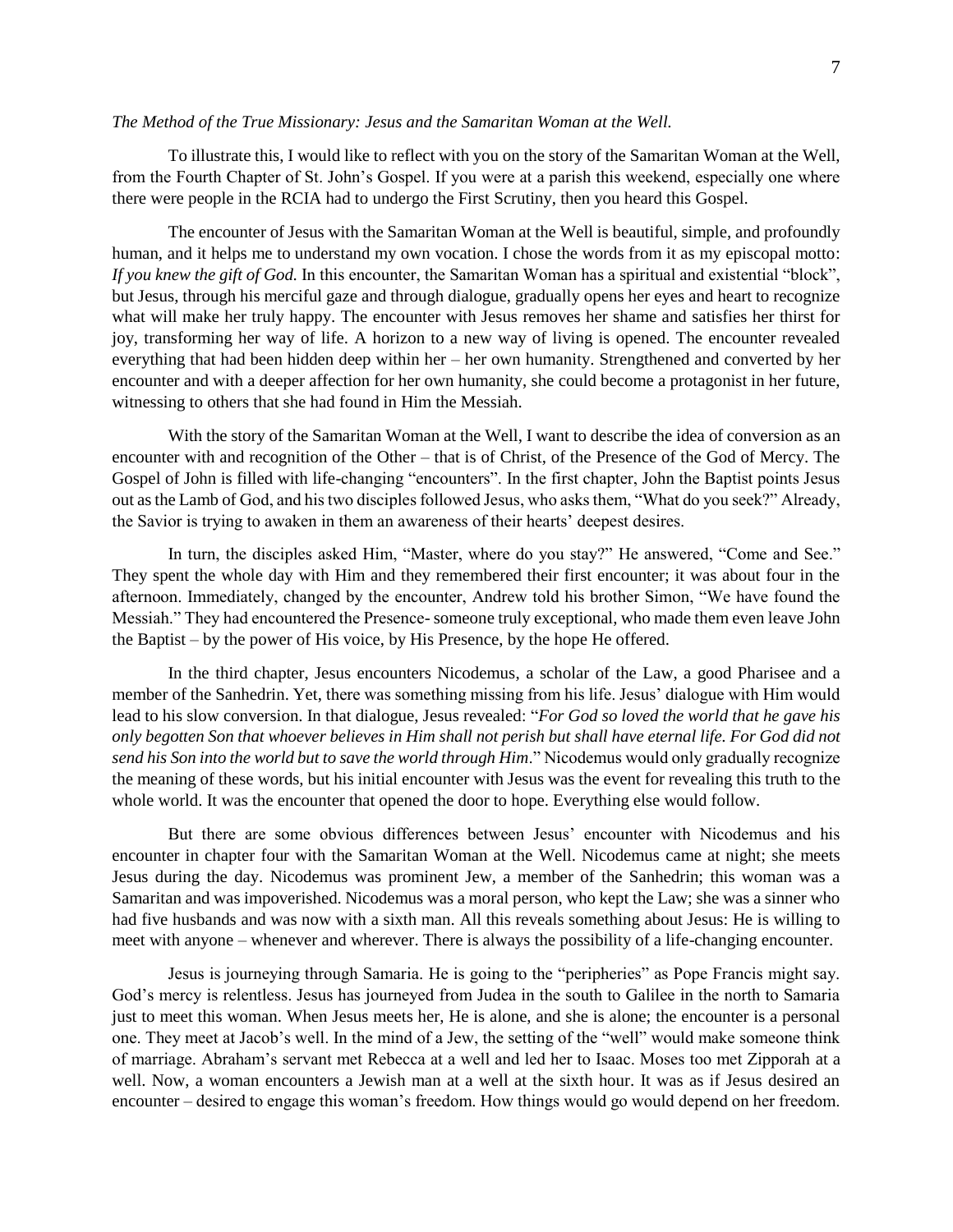She could simply walk away or she could become a protagonist in history, interested in her own humanity because of Jesus' interest in her.

Certainly, the Samaritan woman did not intend to meet anyone. She was by herself? Where were the other women? Why weren't they drawing water? They had already drawn their water early in the day. This woman came when she thought no one would be at the well. Why? Because she was a public sinner. She had to survive but she didn't want to be seen, didn't want to be judged, and did not want to give an explanation to anyone. She busied herself with activity but had forgotten her own dignity and what it was to be a protagonist in history. She allowed herself to be moved by forces that seemed beyond her control.

But her best plans to avoid an encounter failed. Jesus was there – waiting for her. He, a Jewish man, spoke to her, a Samaritan woman, in public. The love and mercy of God cross barriers and overcome boundaries. God doesn't want distance; He wants to be close – even to sinners.

What is Jesus' approach? He engages her in dialogue. In his humanity, He is tired and thirsty, but His real thirst is for her faith. He asks for a drink, and she refuses. At first, she doesn't really want to talk to Him and points out the difference between them: Jew and Samaritan. Still, she gave Jesus an opening to continue the dialogue. Jesus responds to her rebuff by saying, "*If you knew who it was who was saying to you, 'Give me a drink,' you would have asked him and He would have given you life-giving water*.'

Addressing him merely as *Sir*, she asks, "*Where do you get that living water? Are you greater than our father Jacob?"* Jesus answers: "*Everyone who drinks from this well will be thirsty again, but whoever drinks of the water that I shall give will never thirst; the water I shall give will become in him a spring of water welling up to eternal life*."

At this moment, there is a recognition. The Samaritan woman recognizes that she is dealing with a truly exceptional person, someone willing to speak the Truth. We must think about how many times she came to that well to draw water! She continued to grow thirsty; nothing could satisfy her thirst. We must contemplate how many times she had to carry that jar to the well and how many times back she carried that jar, heavier on her return. No matter how much water she drew, it would never satisfy her deeper thirst – for happiness, for something or someone that corresponded to her heart's deepest desire.

This burden was one that she didn't want to carry any longer. She responded, "*Sir, give me this water, that I may not thirst, nor come here to draw*." She recognizes Him as the One who is able to satisfy her thirst for God. In reflecting on this passage, St. Augustine says that the jar represents her concupiscent desire. She has been trying to satisfy her thirst with the things of the earth and has found herself perpetually thirsty, unsatisfied, and frustrated. This was her life – one of pain, misery, loneliness, being used and rejected, and discarded.

It is not entirely unlike our lives. We too have our own jars. We try to cope with our sin, weaknesses, and inadequacies by filling our lives with things we think will satisfy us. For some people it is alcohol, drugs, and pornography; for others it is wealth, power, and the desire for human respect. We will take anything we can to help us feel better, but in the end, it doesn't satisfy. Just as when Jesus was approached by the disciples of John and asked, "What do you seek?" Jesus is now asking the woman to identify her real thirst. The six previous men were unable to satisfy her heart's real desire. Six is an imperfect number; seven, on the other hand, is a perfect, covenantal number. Jesus is the seventh man – the fulfillment of what was lacking in the previous six men and more. He has waited for her – to have this conversation.

But every conversation which we have with Jesus must be an honest one. We cannot really hide the truth from Him. Jesus knows her situation, but she has not yet told Him. Perhaps she feels ashamed.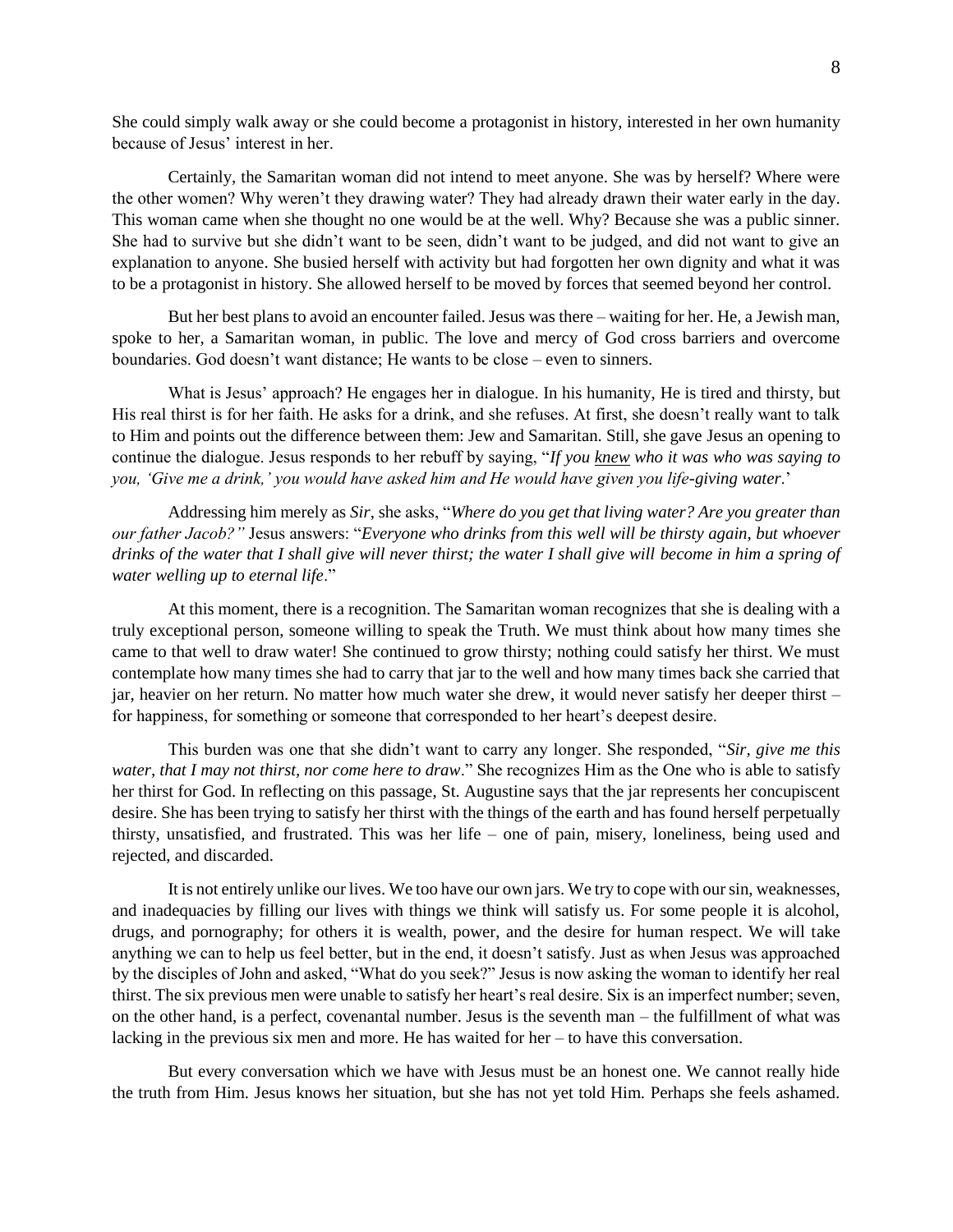Jesus says, "*Go, call your husband*." She answers, "*I have no husband*," without telling the whole truth. We often do this. We say half-truths to hide our sins and shame, to avoid judgment or accepting responsibility for our actions. She tries to hide, but Jesus desires her faith. He will not let her conversion be partial. He says: "*You are right in saying, 'I have no husband'; for you have five husbands and he whom you now have is not your husband; this you said truly."*

Rather than, out of a false compassion, ignoring the sin and its pain, Jesus exposes what she has done to the light of his truth – not to harm or humiliate but to heal. Now she stands before Him, knowing that He knows. We cannot hide our sins from God. He knows but wants to heal. Naturally, we get defensive when our weaknesses are exposed. We put up our defenses to deflect the "attack".

That's exactly what the Samaritan woman does, but something is happening. She now recognizes Jesus as a "prophet." Not yet ready to accept responsibility for her future, she tries to turn the attention away from her, pointing out the difference between Jews and Samaritans, the former worshiping in Jerusalem and the latter on this mountain. Jesus knows that this is a non-issue. True worship is to worship the Father in Spirit and in Truth. (cf. John 4:23-24). To really worship God is to embrace His Spirit or to allow ourselves to be embraced by his Spirit and to embrace His truth or to allow ourselves to be embraced by the Truth. Anything else is a cheap imitation. Everything else is superficial and won't permit true healing and fullness of life.

The water which Jesus has promised represents the Holy Spirit, the "gift" par excellence that Jesus came to bring on behalf of God the Father. Whoever is reborn by water and the Holy Spirit enters into a real relationship with God as a son or daughter.

Finally, she says, "*I know the Messiah is coming the One who is called the Christ. When he comes, he will show us all things*." Led through dialogue, she expresses a desire for the Messiah, the fulfillment of her hopes and dreams – for the Truth who will set her free. She wants to be shown all things – of God's love and mercy. Jesus says, "*I who speak to you am He*." There is a recognition. She has gone from calling him sir to calling him a prophet to acknowledging Him as the Messiah.

As the disciples return, the scriptures relate: "*So the woman left her water jar, and went away into the city, and said to the people, 'Come and see a man who told me all that I ever did. Can this be the Christ?*" She left her water jar. A miracle has happened – not just the forgiveness of sins or conversion, but the miracle of freedom. She chose to leave behind her old way of life and her old desires and to live in a new way.

Her encounter with an Original Presence led her to discover her own humanity and the possibilities for her future. She who once didn't want to meet anyone now desired to witness to Christ. This "living in a new way" meant telling others about her encounter.

This leads us to a series of questions: Why does her missionary impulse flow so "naturally" from her encounter with Jesus? Does the encounter with Him provoke us to be missionaries? What is missing if we are not missionaries? The Holy Father calls us to be a "Church that goes forth" – to be missionaries, but this does not mean merely telling others about Jesus; rather, to be a missionary means to be committed to a new way of living – to be a protagonist in our future. Isn't this really what pastoral conversion is about?

Eventually more Samaritans came to meet Jesus and no longer believed simply because of her testimony, but they heard for themselves and declared that He is "*indeed the Savior of the World*." It is like Andrew saying to Simon, "*We have found the Messiah*." The Samaritan Woman, through her witness, awakened in others the desire for happiness and for an encounter Him, who makes all things new.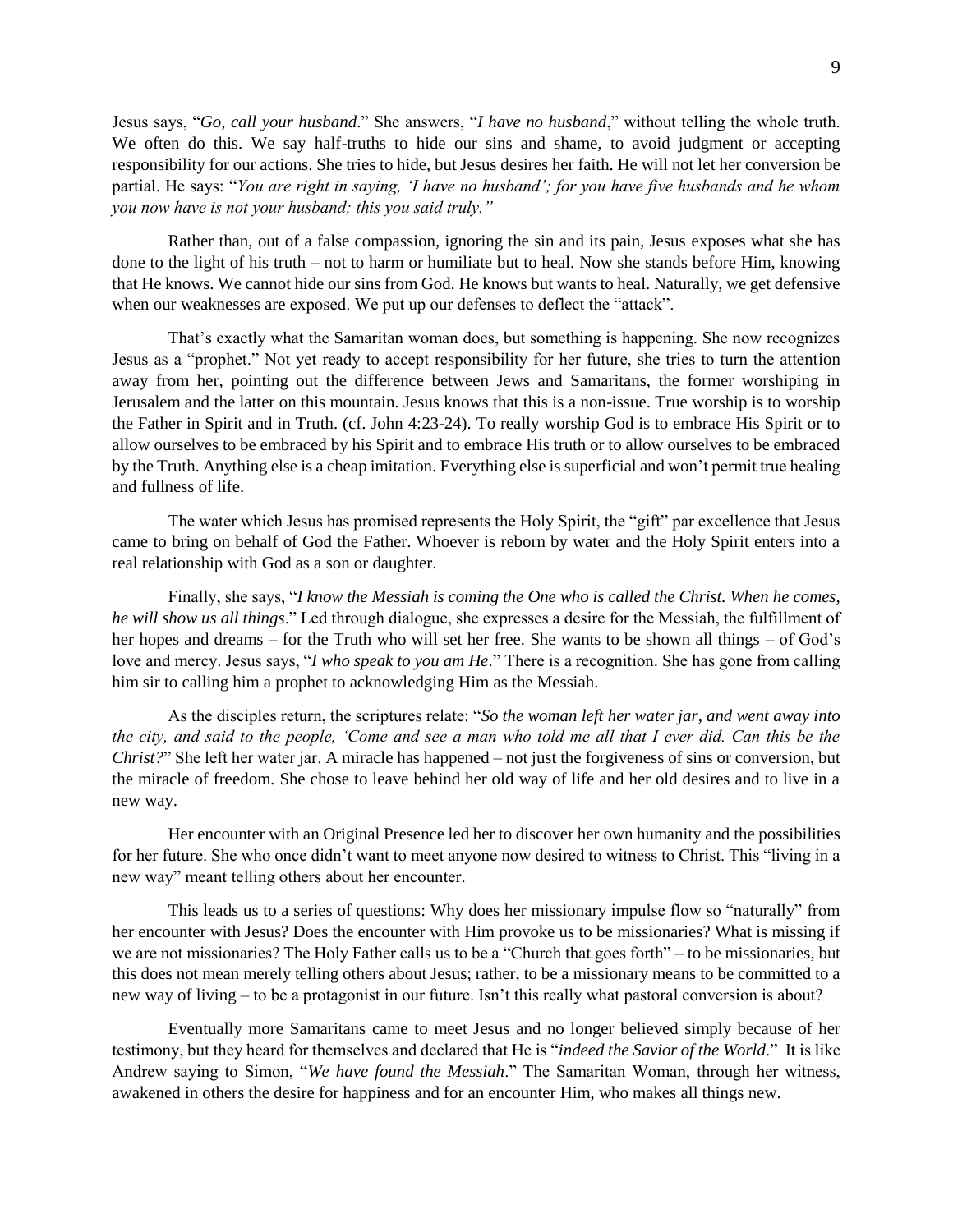Listen once again to Pope Benedict: "Being Christian is not the result of an ethical choice or a lofty idea, but the encounter with an event, a person, which gives life a new horizon and a decisive direction."

Is this not exactly what happened with the Samaritan Woman at the Well? It was not a set of propositions or theological syllogisms or truth that brought about her conversion; it was an encounter with a person. Her encounter with Jesus helped her to see and discern what would truly satisfy and quench her thirst and what could never really satisfy her.

Her encounter helped her to leave behind her burden of sin to witness to Christ. In that sense, the Divine Mercy which she received as a gift was also a summons to evangelize – to create a better future in the history of the world. Her conversation with Jesus was not an easy conversation, but it was a lifechanging one. Perhaps, at times, she would have recurrent remembrances of her previous husbands, but these would pale in comparison to the memory of this Event. It is not merely a historical remembrance of what happened on that day, it is a living memory – an ongoing awareness of His Presence – that changed her life and that opened a new horizon – a new way of seeing the world, a new way of living. The Samaritan Woman at the Well was transformed not only into an evangelist but into a witness to Christ and protagonist in history. If it can happen to her, it can also happen to us.

## *The Priest: Our Humanity and Responsibility*

This type of encounter and transformation should happen for every disciple, including the priest, who, although configured to Christ the Head, nevertheless, remains a disciple. The priesthood is a privileged form of Christ's presence here and now. I do not mean privileged in the sense of power or the clericalism which plagues the Church; rather, I mean privileged in the sense of "friendship" and intimacy with the Lord. Christ had his extraordinary encounter with the Samaritan Woman more than two thousand years ago, but Christ is still alive, present, here among us, and His words, even through you and me, can touch and transform.

The one who follows Christ as a priest has heard his voice as something present – not mere words. The proposal of Christ to us seems more pertinent to our lives than anything else. It is through the attraction to the person of Christ that the priest desires to place himself at the service of the Lord and those whom the Lord loves. Seminary is a "privileged" place to discover this attraction and to nurture this friendship.

There are many ways of serving Christ in His Church, but one of fundamental importance is the proclamation of His Presence, not only through preaching, but also through the gift of the sacraments. With ordination to the priesthood, you will receive an indelible seal upon your soul, which will mark you forever as a servant of God's mercy for all of humanity. You will begin to speak of Him, to forgive sins in His name, to make present the Sacrament of His Body and Blood; and to educate and form the People of God to also serve Christ and His Kingdom. What could be greater than to serve Christ in this way?

Did you do anything to merit this call? Or rather, is it Christ's gift to you? It is a "privilege" to be called by Christ, to be loved by Christ, to work by His side, just as the Apostles did, and to love Christ in each person who comes before us. The ministry, if truth be told, is not easy. The priest draws his strength from Jesus' predilection for him. Yes, Christ loves you in your humanity. Even in times of frustration, persecution, even in seeming failure and loneliness, Christ is not distant; rather, He is near, inviting you to share in His solitude and Passion through which he generates a new humanity.

The path to Christ and to nurturing our friendship with Him, by which our own humanity will be renewed, cannot neglect the context of our world today. Jesus met the Samaritan Woman at the Well during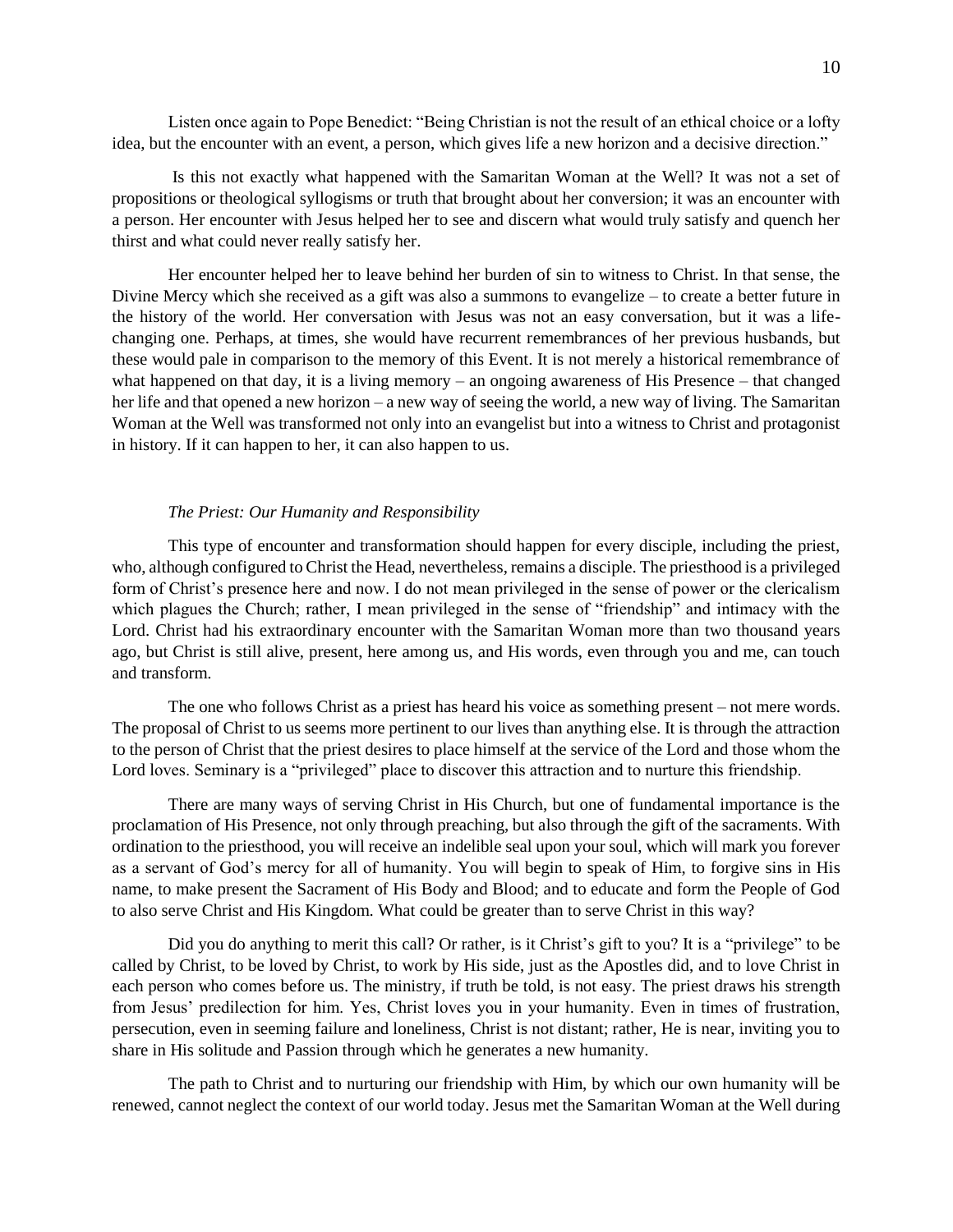a time when Jews and Samaritans hated each other. He was mindful of the woman's culture and circumstances, and He adapted his approach to her. We too, if we are to be effective missionaries, must be mindful of the changed context of the proclamation. We live in a world that is becoming increasingly hostile to religion. The social context in which we live is highly secularized. The educational and economic environment, which has significant influence over people and their behaviors, is dominated by science and technology, with little room left for God or the life of faith, except as something private that might provide a few noble social values or customs.

The Catholic and Christian culture, certainly the one in which I was raised, is crumbling. But still, the Church goes on; she exists in history. She will need to offer models of life in new ways and to represent Christ and the Gospel in a technological and moral wasteland. But it is the "newness" of the Gospel, borne from the encounter with Christ, that must be felt and experienced. This Church needs leaders, shepherds whose humanity has been changed by the encounter with Christ, who will continue to provoke humanity.

In this way, the Church will continue to exist and grow. The Church – priests, religious, and laity together – can never be reduced to an abstraction; rather, is a gathering or an "accumulation" of persons who are united by a Presence – the Presence. This group of persons includes young and old, rich and poor, European and Latino, and saints and sinners. We are a mixture of flesh and blood, hiddenness and transparency, weakness and greatness – a people, at times, marked by contradictions but beautiful in diversity. But in all of our differences, we have the same end, the same goal: Christ Himself.

Although the Church of my youth cannot be recreated or reproduced, nor would such a thing be healthy in this changed context, Christ gives the Church – in each of her members – the gift of friendship, that is, the gift of each other. I too had to live in a seminary community. I know how difficult it can be putting up with others' challenges and idiosyncrasies. There are always those people who rub us the wrong way or get under our skin, those with whom we disagree. Some, I am sure, are thinking, "Excellency, if we are all gifts to one another, then I think I got a 'gag gift'."

God is calling us, as priests, along with our people, to work together – to recognize the greatness of our call, so that we willingly transform each moment of our day to be moments of His grace, allowing others to be provoked by the same event. Our time becomes His time. Our efforts become His efforts. Our time, even in seminary, is spent to educate our own humanity (and that of those around us), to be an occasion of the revelation of His Presence – of the glory of God in Christ. Silence, study, prayer, conversation, contemplation of nature – all of it – is for His glory, and not in a lackadaisical sort of way but with urgency. We cannot waste anything that the Lord has given us, not even time, nor can we allow the people entrusted to our care to waste what the Lord has given to them. We must provoke and encourage through a revitalization of faith.

Faith must once again become an experience capable of addressing the dimensions of the human heart – an experience that convinces. That is, has our encounter with Christ, so thoroughly convicted us, not only of our sinfulness, but like Isaiah, of the wondrous Mystery of the Godhead. Has our own encounter with Christ as priests/future priests so impacted our humanity that we radiate the joy of the encounter, thereby attracting others? It is not enough to be a priest who simply performs some ritual tasks and in a formal or routine way; rather, the priest must inspire others for the greatness that comes from knowing Jesus. It is the task of a seminary to form men in their own humanity, so that they may engage the humanity of those who encounter them with the joy of the Gospel.

The experience of faith and this engagement, while happening in a deeply personal way, does not happen in isolation or in a vacuum. The tendency for people today, despite our rapid advances in technology with our Smartphones and the internet, is paradoxically to be connected yet alone and lonely. Moreover,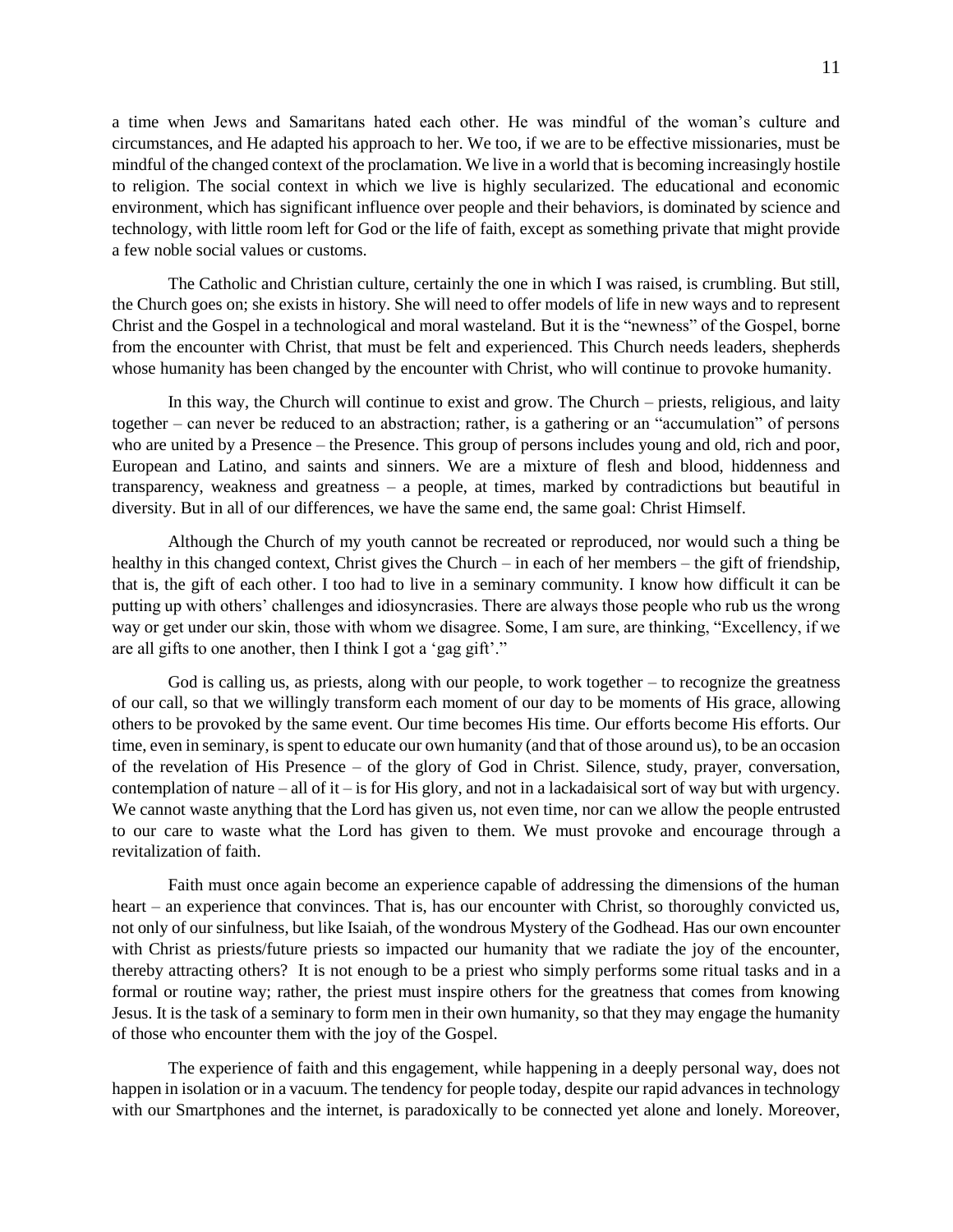we live in a society that is sharply divided; the media and political systems compound the problem with a "politics of division", yet Catholics, and, I would say, priests particularly, must have an experience of community life – a place to belong and to share. Community life – life in the Church – teaches us of the need to overcome our radical individualism. While preserving our freedom and assuming our responsibilities, we need to learn dependence upon one another rather than develop a "Lone Ranger" mentality. Cooperating with other priests, deacons, religious, and especially lay men and women is an important part of being a priest and member of the Church.

After all, the priest needs, almost in absolute way, to learn this dependence, because he himself is dependent on that which comes from God. This dependence is expressed in his proclamation of the Gospel *of Jesus Christ*, his celebration of the sacraments *of the Church*, by which grace is mediated, and his education and formation *of the People of God*. Formation, sacramental celebrations and the proclamation of the Gospel are expressions of lived communion. Our humanity, impacted by the encounter with Christ, engages others in the community and draws into deeper communion. The deeper our communion and unity, the more we become a sign of the Presence of Christ and the more people come to believe. After the Ascension, the Great Commission, and Pentecost, the Apostles were sent into the whole world, but they always had a point of reference – their shared communion in Christ.

Finally, the priest, affected by his encounter with Christ, has a responsibility for mission. The Church is constantly tempted to adopt bureaucratic measures and procedures, but do these reflect the encounter and news of Christ or do they simply adopt worldly ways of doing things and worldly attitudes? Near the beginning of his Pontificate, Pope Francis said that "What makes obsolete structures pass away, what leads to a change of heart in Christians, is precisely *missionary* spirit."

Last year, in his exhortation *Gaudete et Exsultate,* he added:

A Christian cannot think of his or her mission on earth without seeing it as a path of holiness, for "this is the will of God, your sanctification" (1 Thess 4:3). Each saint is a mission, planned by the Father to reflect and embody, at a specific moment in history, a certain aspect of the Gospel.

That mission has its fullest meaning in Christ and can only be understood through him. At its core, holiness is experiencing, in union with Christ, the mysteries of his life. It consists in uniting ourselves to the Lord's death and resurrection in a unique and personal way, constantly dying and rising anew with him. (Pope Francis, Apostolic Exhortation *Gaudete et Exsultate*, 19 March 2018, 19-20).

Holiness is deeply connected to mission. If we are to be an evangelical Church - to be an occasion of the revelation of His Presence - then we priests need to recover a missionary spirit. In our Holy Father's words this:

"involves setting in a missionary key all the day-to-day activities of the particular churches. Clearly this entails a whole process of reforming ecclesial structures. The 'change of structures' will not be the result of reviewing the organizational flow chart, which would lead to a static reorganization; rather, it will result from the very dynamics of mission." (Pope Francis, Address to the Leadership of CELAM, 28 July 2013)

Only from a paradigmatic choice to be a missionary Church will authentic reform, vital for evangelization, flow. Just as wind pushes against a sail and causes a boat to move upon the water, so too